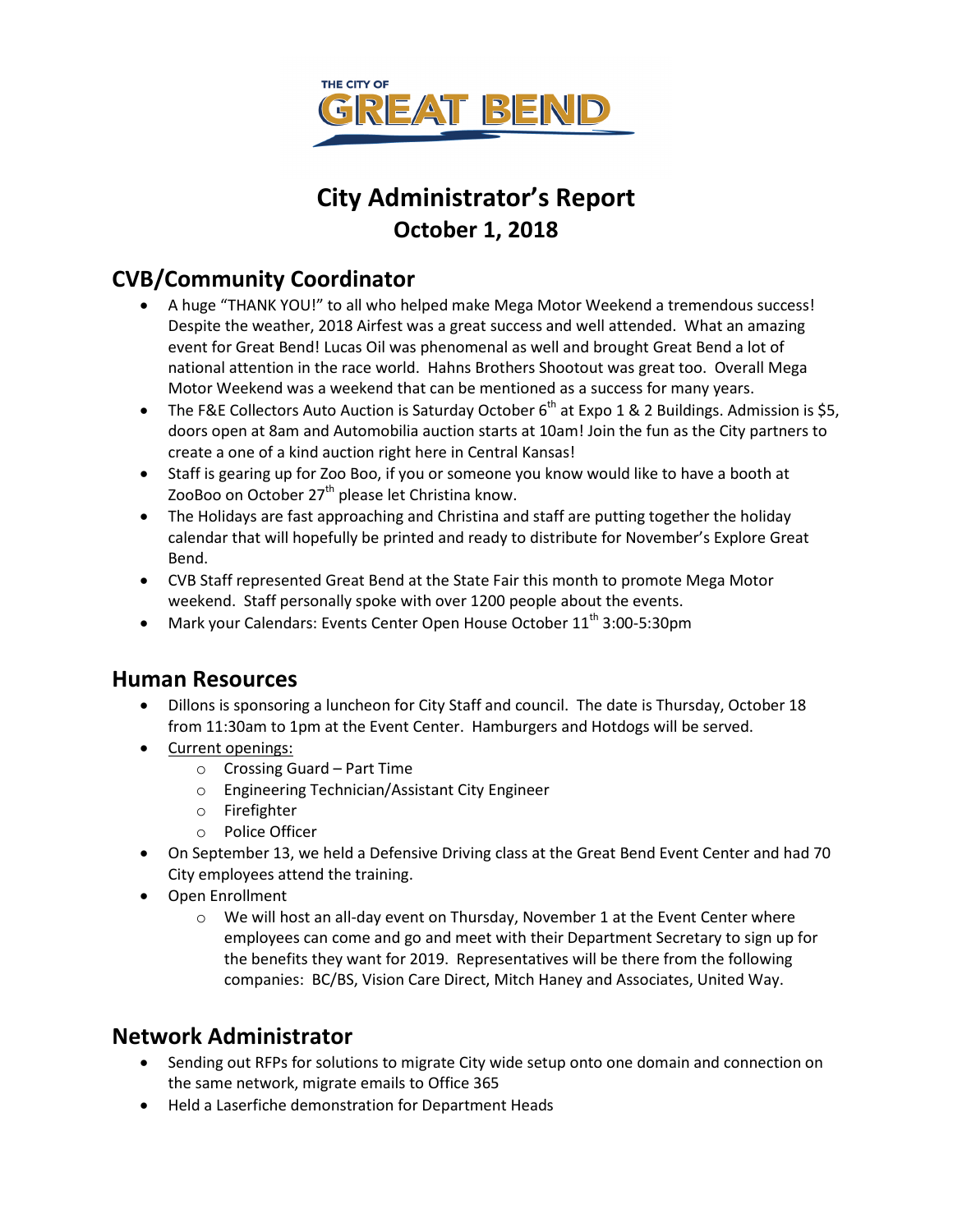

### **Public Lands**

- Improvements were made to the Disc Golf course and will be completed early Oct.
- Repairs to the Christmas Lights are ongoing
- Performing fall maintenance on ball fields
- Still mowing extensively as a result of late season rains.
- Spraying, over seeding, fertilizing irrigated turf
- Completed remodeling at Fire Station #1
	- o Richard Bodine is to be commended for his work remodeling the bunk room
- Supported the Mega Motor Weekend

### **Public Works**

### **Property Maintenance Enforcement:**

- 70 Complaints this month with 19 being citizen reported
	- a. 20 complaints for trash/refuse
	- b. 15 complaints for motor vehicles
	- c. 33 complaints for overgrown vegetation
	- d. 0 complaints were investigated and no violation found
- 36 Abatement notices sent out
- 4 Abatements performed
- 50 Cases closed per citizen compliance
- 12 Motor vehicles were brought into compliance

#### **Street Department**

- Began work on repairing section of collapsed Reinforced Concrete Box Culvert at  $18^{th}$ Street and Baker Street intersection
- Prepared for Air Fest event
- Repaired failing sections of the Great Bend Fairgrounds and Drag Strip in anticipation of the Top Fuel races
- Performed miscellaneous sand alley base repairs throughout city
- Street sweeper cleaned 88 city blocks
- Performed cleanup operations following rain events to pick up limb debris and clean clogged drop inlets
- Mow various locations throughout the city as well as flood control dykes
- Removed trees from the Lischeskey drainage ditch to clear water obstructions
- Performed miscellaneous pothole patching throughout entire city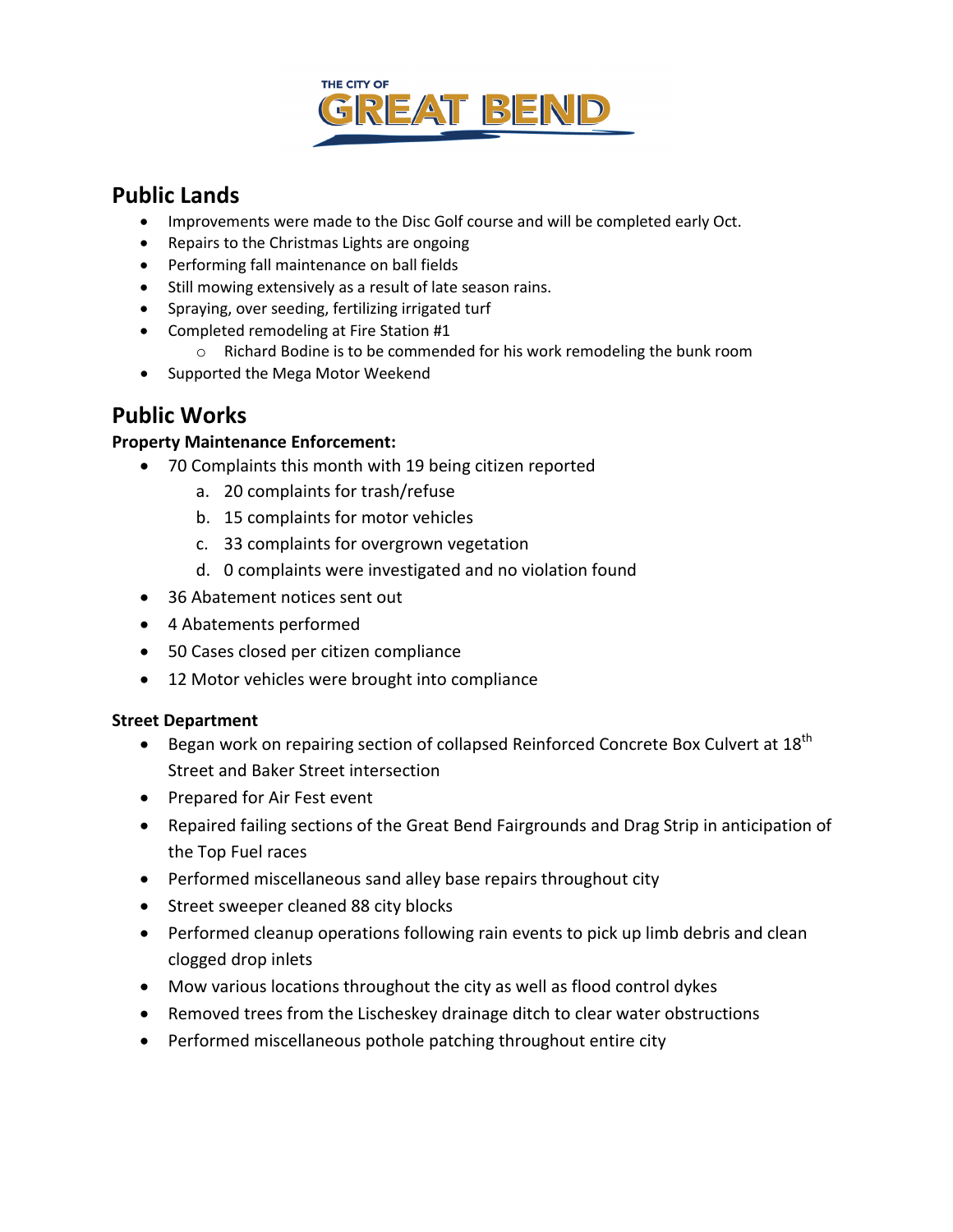

#### **Utilities**

• **Wastewater Yearly Progress**

|                               | 2018 Actual  | <b>2018 Goal</b> | % Completed |
|-------------------------------|--------------|------------------|-------------|
| <b>Clean storm lines</b>      | 3.160        | 25,000           | 12%         |
| <b>Clean sanitary lines</b>   | 78,246       | 100,000          | 78%         |
| <b>Manholes rehabilitated</b> | $\mathbf{U}$ | 12               | 0%          |

### • **Water yearly Progress**

|                            | 2018 Actual 2018 Goal | % Completed |
|----------------------------|-----------------------|-------------|
| • Change out fire hydrants |                       | 100%        |

### • **Projects completed**

- **WATER WELLS**
	- **i.** Changed two (2) bottles of chlorine

### • **WATER DISTRUBUTION**

- turn valves for APAC
- Fix fourteen (14) water leaks
- **STORMWATER**
	- Cleaned Madison Ditch one (1) time
- **SANITARY SEWERS**
	- Began rehabilitation of manholes process
- **WASTEWATER PLANT**
	- Monthly report to KDHE
	- Replaced pressure washer in wash bay
	- Replaced influent flow meter
	- Replaced anoxic zone gear box
- **Locates**
	- 199
- **Training**
	- All employees First Aid / CPR / AED
	- Three (3) employees attended waste water training
	- Two (2) employees attended drinking water training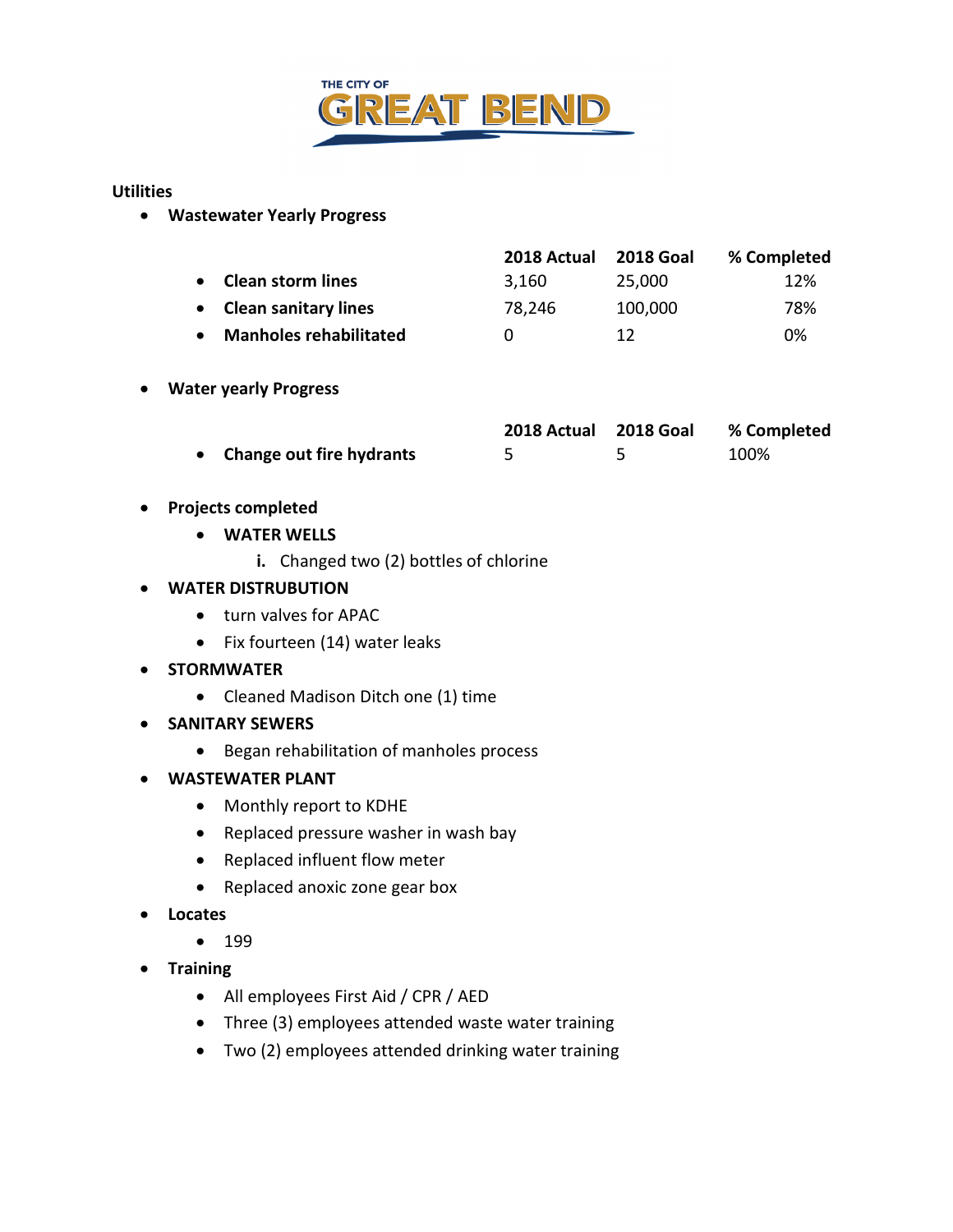

## **Engineering**

1. Waterline Improvements

- Change Order #2 approved by City Council.
- Additional work at Airport and along Park from Frey to Holland being considered with Change Order #3.
- 2. FY 2019 Resurfacing Program US-56 (10th) from Hickory to 1300' west of Kiowa
- Preliminary plans sent to City September 21, 2018
- 3. 10th and Grant Intersection
	- Project letting through KDOT October 2018.
	- Early/late start date confirmation to KDOT.
	- Inspection hour negotiation ongoing through KDOT.
- 4. 8th Street Paving Improvements
	- Venture substantial completion date November 13, 2018 and final completion date November 20, 2018.
	- Construction observation and testing proposal from Kirkham Michael.
	- Coordinate sanitary sewer extension.
- 5. 8th Street Waterline and Sanitary Sewer Improvements
	- PEC design contract executed September 17, 2018.
	- Additional survey completed September 21, 2018.
	- Final plans submittal for KDHE review and approval September 28, 2018.
- 6. Crest Theatre HVAC Improvements
	- AutoCAD files provided to asbestos remediation contractor.
	- PEC to complete design documents and coordinate schedule with City staff.

# **Fire/EMS/Inspection/Code Enforcement**

Fire/EMS/Inspection/Code Enforcement

- We are wrapping up the Station #1's bedroom remodel project. Thank you to Richard Bodine for all your time and hard work put into the project. Utilizing City resources allowed us to save money on this project. Council members are encouraged to stop at the station and look at the finished product.
- The 8 firefighters enrolled in AEMT class are beginning their field and hospital internships.
- Chief McCormick and Simon Wiley attended Kansas Open Meetings Records course in Derby.
- Chief McCormick attended the International Association of Arson Investigators' live burn training in Hutchinson.
- Fire personnel attended the City hosted Defensive Driving Course.
- Firefighter Florian taught four AED/CPR classes this month to City staff.
- B Shift is working on their skit that they will be presenting to local students during Fire Prevention Week (October  $7<sup>th</sup> - 13<sup>th</sup>$ ).
- ACM out of Wichita has completed the asbestos inspection on the Crest Theater. Now that samples have been collected they are working on the asbestos survey.
- PEC is working on plans to replace the HVAC system for the Crest Theater.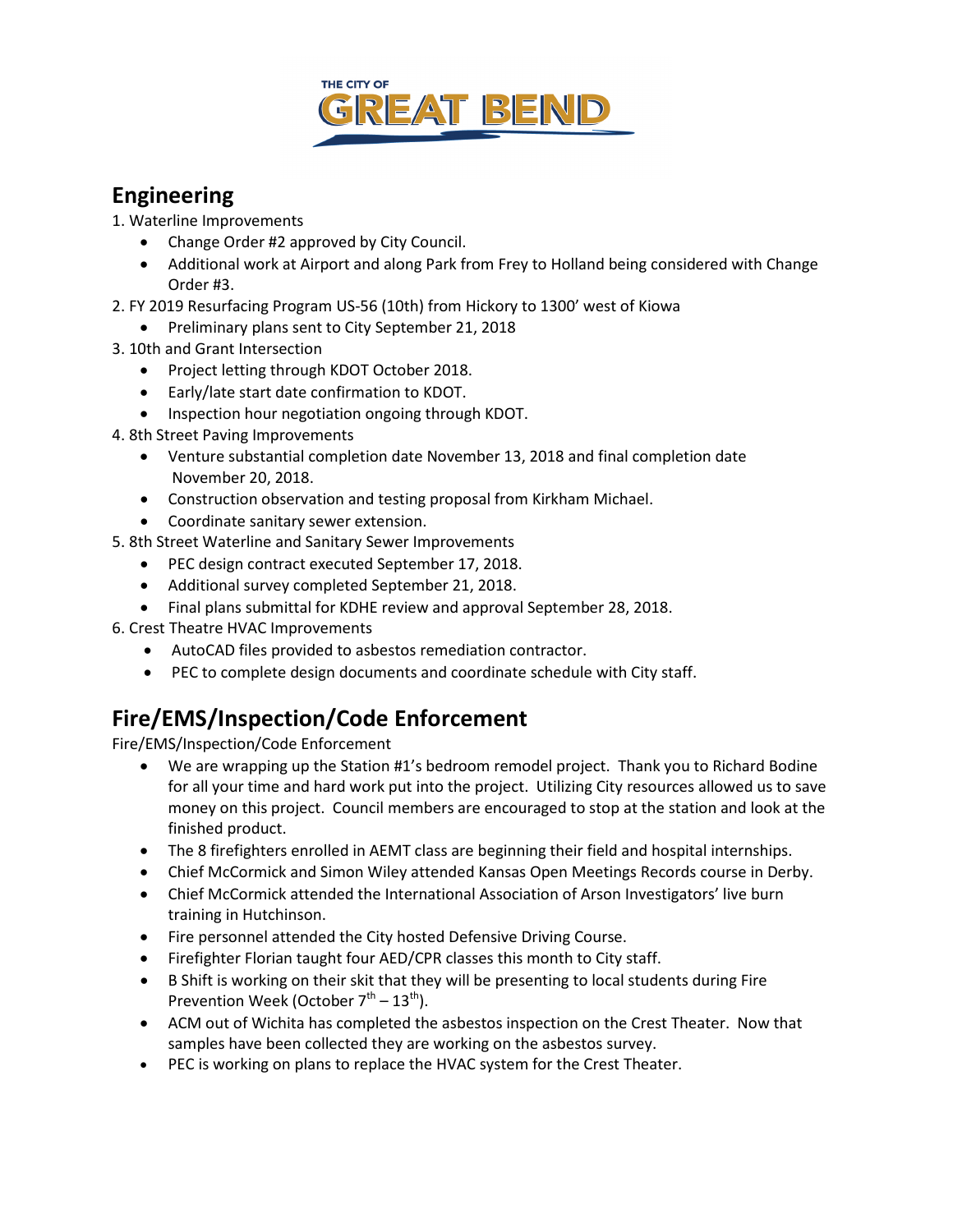

#### • Fire Inspections Activity for September *(Report for 9/1/18 to 9/25/18)*

|                                      | 2017 | 2018 |
|--------------------------------------|------|------|
| <b>Commercial Building Inspected</b> | 20   |      |
| Daycare / Schools                    | n/a  |      |
| <b>Fire Extinguisher Demos</b>       | n/a  |      |
| <b>Violations Found</b>              |      | 14   |

• Department Activity for September *(Report for 9/1/18 to 9/26/18)*

|                               | 2017           | 2018            |
|-------------------------------|----------------|-----------------|
| <b>Fire Incidents</b>         | 22             | 11              |
| <b>EMS Incidents</b>          | 154            | 124             |
| <b>Total PT Contacts</b>      | 163            | 122             |
| <b>Carbon Monoxide Calls</b>  | 1              | 0               |
| <b>Average Response Time</b>  | 4 min. 6 secs. | 3 min. 56 secs. |
| <b>Average Turnout Time</b>   | 44 secs        | 40 secs.        |
| <b>Overlapping Calls</b>      | 27.27%         | 20.74%          |
| <b>Year to Date Incidents</b> | 1,720          | 1.661           |

• Building Inspection *(Report for 9/1/18 to 9/26/18)*

|                    | September 2017  |                 |                   | September 2018 |                 |                 |            |            |
|--------------------|-----------------|-----------------|-------------------|----------------|-----------------|-----------------|------------|------------|
|                    | <b>Building</b> | <b>Plumbing</b> | <b>Electrical</b> | Mechanical     | <b>Building</b> | <b>Plumbing</b> | Electrical | Mechanical |
| Commercial         |                 |                 |                   |                |                 |                 |            |            |
| <b>Residential</b> | 121             |                 | 10                |                | 32              |                 |            |            |
| <b>Estimated</b>   |                 |                 |                   |                |                 |                 |            |            |
| Cost               | \$1,300,891     | \$5,250         | \$7,200           | \$40,037       | \$326,357       | \$2,700         | \$34,752   | \$28,490   |

- Code Enforcement
	- o 4 cases closed
	- o 5 new cases
	- o 33 total open cases
	- o 19 follow-ups completed

### **Police**

- On Wednesday 09/05/2018 City Administrator Kendal Francis and Chief of Police David Bailey attended the Theft Awareness Group meeting held at Perk's. Spoke with a group of Great Bend citizens, where ideas were exchanged on how the citizens and Police could work together to better manage neighborhood theft issues. At the conclusion of the meeting it was decided that flyers would be made to make others aware of the group's goal. GBPD would like to thank those who attended the meeting and for their input. GBPD strives to work alongside with the community to achieve common goals. Anyone with suggestions should contact Chief Bailey. 620-793-4120.
- On Wednesday 09/05/2018 Chief Bailey met with Vanessa Lewis at Trail Ridge Apartments and discussed Trail Ridge Apartment policies when Law Enforcement responds to their properties.
- GBPD Officers received department training on updated report writing and affidavit training.
- GBPD Officers attend Defensive Driving Training at the Event Center with guest speaker Steve Billinger of BTSO.